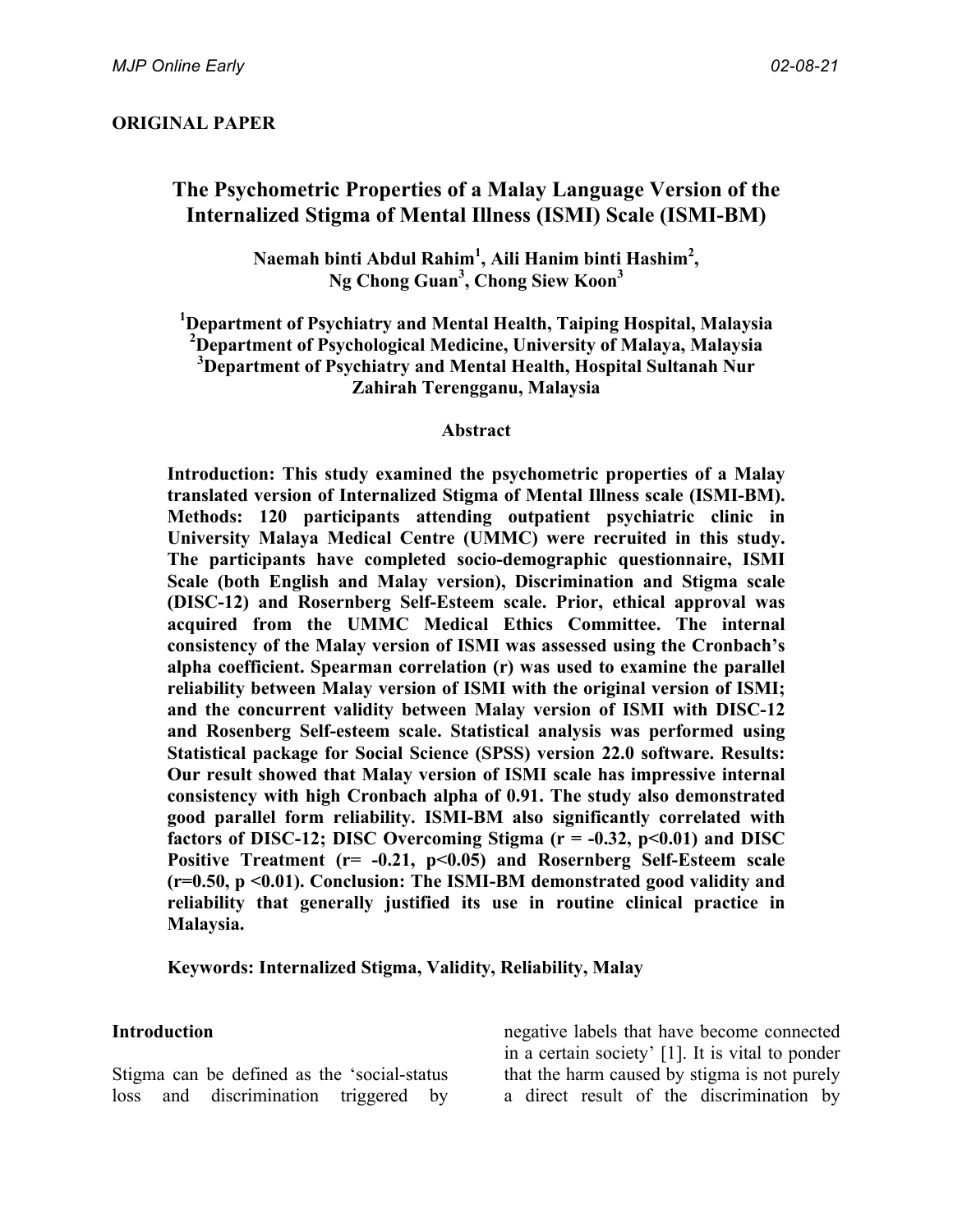others, although obvious social exclusion and discrimination is often expressed by people with a mental illness [2]. Comparatively, stigma functions through the internalization of the public attitudes and beliefs by the stigmatized person. In view of that, internalized stigma, also known as selfstigma, can be generally defined as the subjective and internal experience of stigma. A concise definition is provided by Ritsher et.al 2003: 'Internalized stigma is the devaluation, shame, secrecy and withdrawal triggered by applying negative stereotypes to oneself' [3].

It is predicted that about a third of people with serious mental illness experience high levels of internalized stigma that create an important obstacle to recovery [4]. Mental illness-related stigma has been associated with delay in treatment seeking and noadherence to treatment [5], poor social functioning [6] and difficulty obtaining housing and employment [7]. In other international studies, it was reported that mental illness stigma was significantly associated with worse physical quality of life, employment limitations and worse social functioning among individuals with mental illness [8].

Internalized Stigma of Mental Illness (ISMI) scale is widely used to measure internalized stigma among people with mental illness. The ISMI contains 29 Likert items and it measures the subjective experience of stigma, with subscales measuring Alienation, Stereotype Endorsement, Perceived Discrimination, Social Withdrawal, and Stigma Resistance [9].

Since the ISMI is brief, simple, easy to complete, and its application in research settings as a screening tool is well documented; we have decided to translate the ISMI into Malay language (national

language in Malaysia) and to examine the psychometric properties of the questionnaire in a sample of psychiatric outpatient. This was to develop the Malay version of the ISMI to meet the increasing demand for the questionnaire. There is evidence that the ISMI is a consistent and reliable instrument when used in general population samples [3].

Having a validated measure of internalized stigma may encourage clinicians to include stigma reduction as a verifiable treatment goal in addition to symptom reduction. Because stigma works at cross-purposes to treatment [10], interventions that both reduce internalized stigma and reduce illness symptoms are likely to be more efficient, efficacious, and longlasting.

# **Methods**

# *Study design*

#### **Stage 1: Translation of Malay version of ISMI**

The English version of ISMI was translated into the Malay language by two authors who were bilingual (English and Malay). Another two different authors, who were also bilingual, then back-translated the ISMI from the Malay to the English version, following the back-translation technique [11]. The translated version was pilot tested among 30 staffs for face validity. The finalized version was further reviewed by a consultant psychiatrist for content validity and to ensure satisfactory face, semantic, criterion and conceptual equivalence[12].

### **Stage 2: Evaluation of the ISMI-BM**

This was a cross-sectional study conducted from June to July 2015 at outpatient psychiatric clinic in the University Malaya Medical Centre (UMMC). The study protocol was approved by the Medical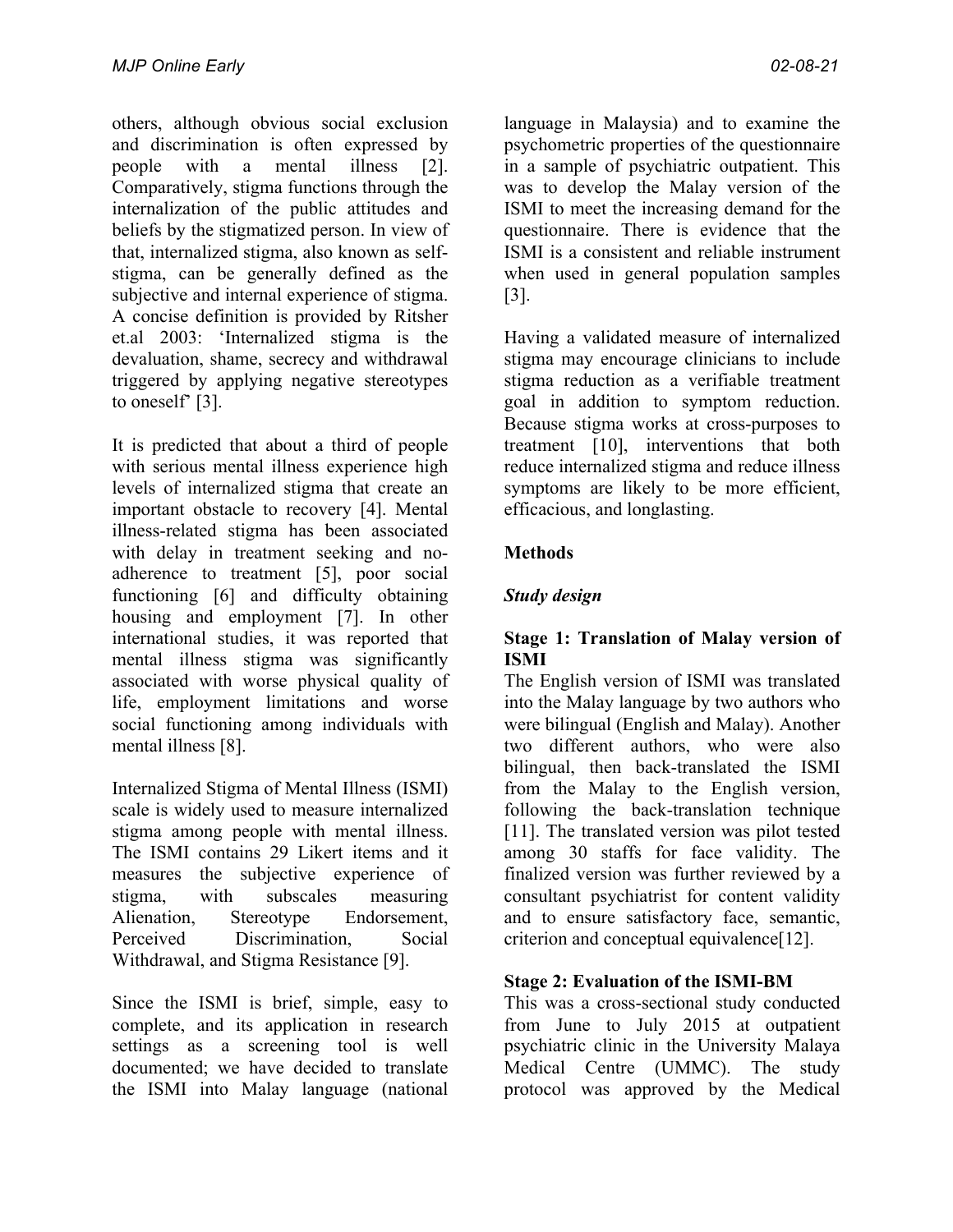Ethics Committee (MEC) of the UMMC. Criteria for selecting subjects were as follows: Any patients attending outpatient psychiatric department in UMMC, able to read and understand both English and Malay language adequately well and patients who are consented for the study. Patients with age below 18 years old, having underlying organic brain syndrome or had impaired cognitive function such as dementia or mental retardation were excluded from this study.

Patients whom attended outpatient psychiatric clinic and fulfilled the criteria were identified. They were approached and explained about the study. Those who agreed to participate were recruited into the study. The socio-demographic information of the patients was collected. They were given following questionnaires for the assessment of their self-esteem, internalized stigma, and experienced of discrimination.

### *The assessment questionnaire*

### **ISMI – both English and Malay version**

ISMI is a self-rated questionnaire designed to measure internalized stigma among persons with mental illness. It has 29 items and is divided into five categories; alienation, discrimination experience, social withdrawal, stereotype endorsement and stigma resistance. The I.S.M.I has been translated into many different languages and it has shown to have good validity and reliability [9]. ISMI has 29 items rated on Likert scale (0 to 4). Each of the items has a set of four response categories: Strongly Agree, Agree, Disagree and Strongly Disagree; with strongly disagree response receiving a score of 1 and strongly agree response receiving a score of 4. The total score is divided by the total number of answered items. The scores range from 1.00 to 4.00, and the higher the score indicates a

higher level of internalized stigma. Permission to use this scale has been granted from Associate Professor Jennifer E. Boyd.

# **Discrimination and Stigma Scale (DISC-12)**

It is a 34-item clinical research instrument, and is used to measure the discrimination and levels of stigma experienced by the participant. It comprises four subscales and a global scale, each of which is scored separately. The four subscales are unfair treatment, stopping self, overcoming stigma and positive treatment. Both a mean and a total score are calculated for each subscale and the global scale. This scale allows to measure levels of stigma in each applicable typical area of life and also to the different areas of life. All interviews and assessments using DISC-12 were conducted by the first author. This scale is used to examine for concurrent validity of ISMI-BM. Permission to use this scale has been granted from Professor Graham Thornicroft.

### **Rosenberg Self Esteem Scale (RSES)**

The Rosenberg Self-Esteem scale, a widely used self-rated questionnaire to evaluate individual self-esteem, was investigated using item response theory. This scale consists of 10-item scale that measures global self-worth by measuring both positive and negative feelings about self. All items are answered using 4-point Likert scale format ranging from strongly agree to strongly disagree. Total scores were sum for all 10 items. Higher scores indicate higher self-esteem.

# *Statistical analysis*

The results were analyzed using Statistical Package for Social Sciences version 22.0. The descriptive statistics were used to examine the baseline characteristic data. The internal consistency of the Malay version of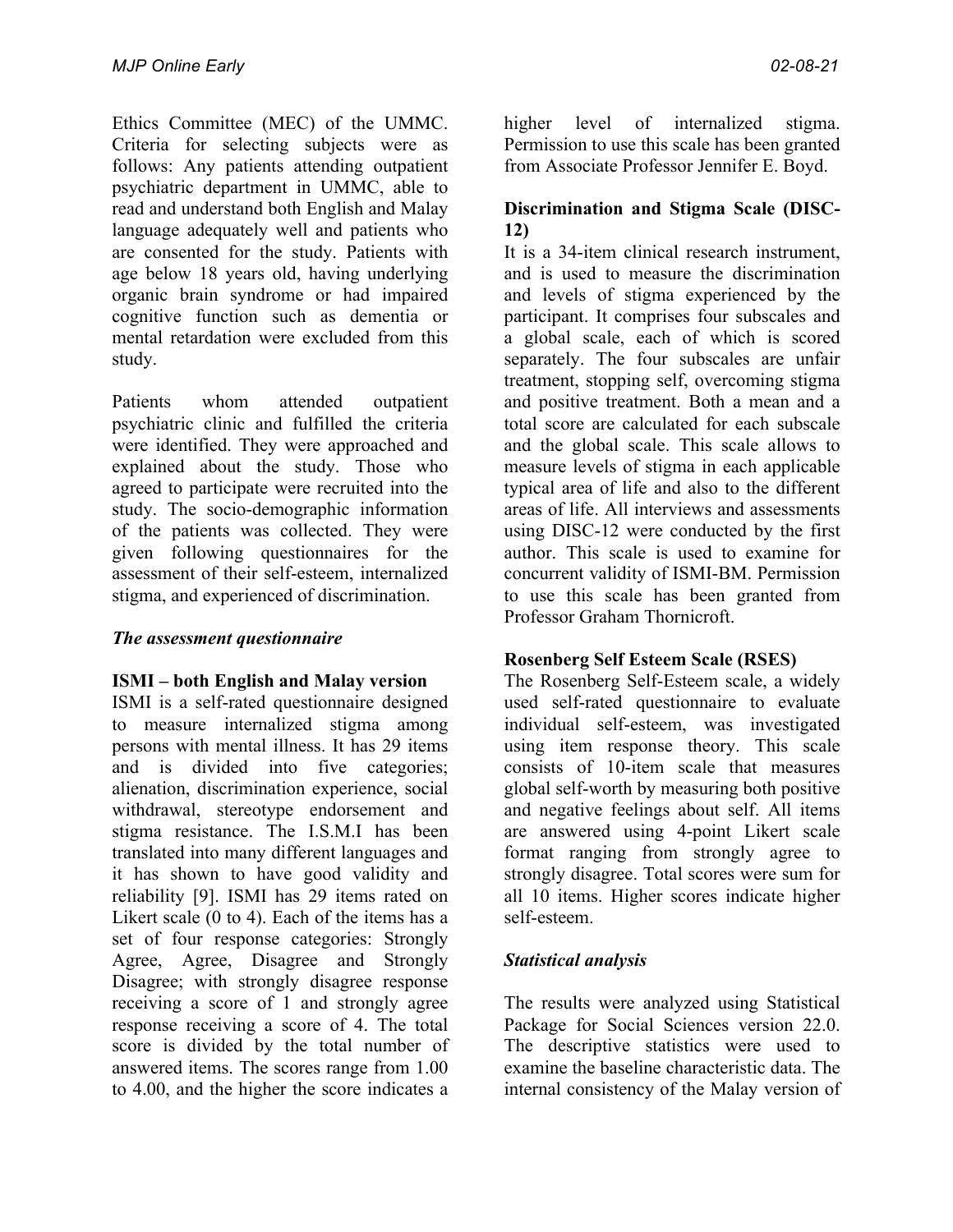ISMI was assessed using the Cronbach's alpha coefficient. Spearman correlation (r) was used to examine the parallel reliability between Malay version of ISMI with the original version of ISMI; and the concurrent validity between Malay version of ISMI with DISC-12 and Rosenberg Self-esteem scale.

## **Results**

Based on the inclusion and exclusion criteria, total of 120 patients whom attending psychiatric outpatient clinic at UMMC were recruited for the study. Table 1 shows demographic background of the patients.

| <b>Variables</b>              | Mean (sd)     | $n$ (%)   |
|-------------------------------|---------------|-----------|
| Age                           | 40.64 (14.02) |           |
| Gender                        |               |           |
| Male<br>a)                    |               | 66 (55)   |
| Female<br>b)                  |               | 54 (45)   |
| Race                          |               |           |
| Malay<br>a)                   |               | 55 (45.8) |
| b) Chinese                    |               | 36(30.0)  |
| Indian<br>$\mathbf{c})$       |               | 23(19.2)  |
| Others<br>$\mathbf{d}$        |               | 6(5.0)    |
| <b>Marital status</b>         |               |           |
| a) Single                     |               | 65 (54.2) |
| b) Married                    |               | 45 (37.5) |
| Divorced<br>$\mathbf{c}$      |               | 10(8.3)   |
| <b>Religion</b>               |               |           |
| Islam<br>a)                   |               | 60(50.0)  |
| Buddha<br>b)                  |               | 22(18.3)  |
| c) Hindu                      |               | 19(15.8)  |
| Christian<br>$\mathbf{d}$     |               | 14(11.7)  |
| Others<br>e)                  |               | 5(4.2)    |
| <b>Educational Background</b> |               |           |
| a) None                       |               |           |
| Primary<br>b)                 |               |           |
| Secondary<br>$\mathbf{c})$    |               | 2(1.7)    |
| $\rm d)$<br>Tertiary          |               | 5(4.2)    |
| <b>Employment status</b>      |               | 48 (40.0) |
| a) Student                    |               | 65 (54.2) |
| Employed<br>b)                |               |           |
| Unemployed<br>$\mathbf{c})$   |               | 10(8.3)   |
| $\mathbf{d}$<br>Retired       |               | 65 (54.2) |
|                               |               | 34(28.3)  |
|                               |               | 11(9.2)   |
|                               |               |           |

|  |  | Table 1. The socio-demographic characteristics |  |  |  |  |
|--|--|------------------------------------------------|--|--|--|--|
|  |  |                                                |  |  |  |  |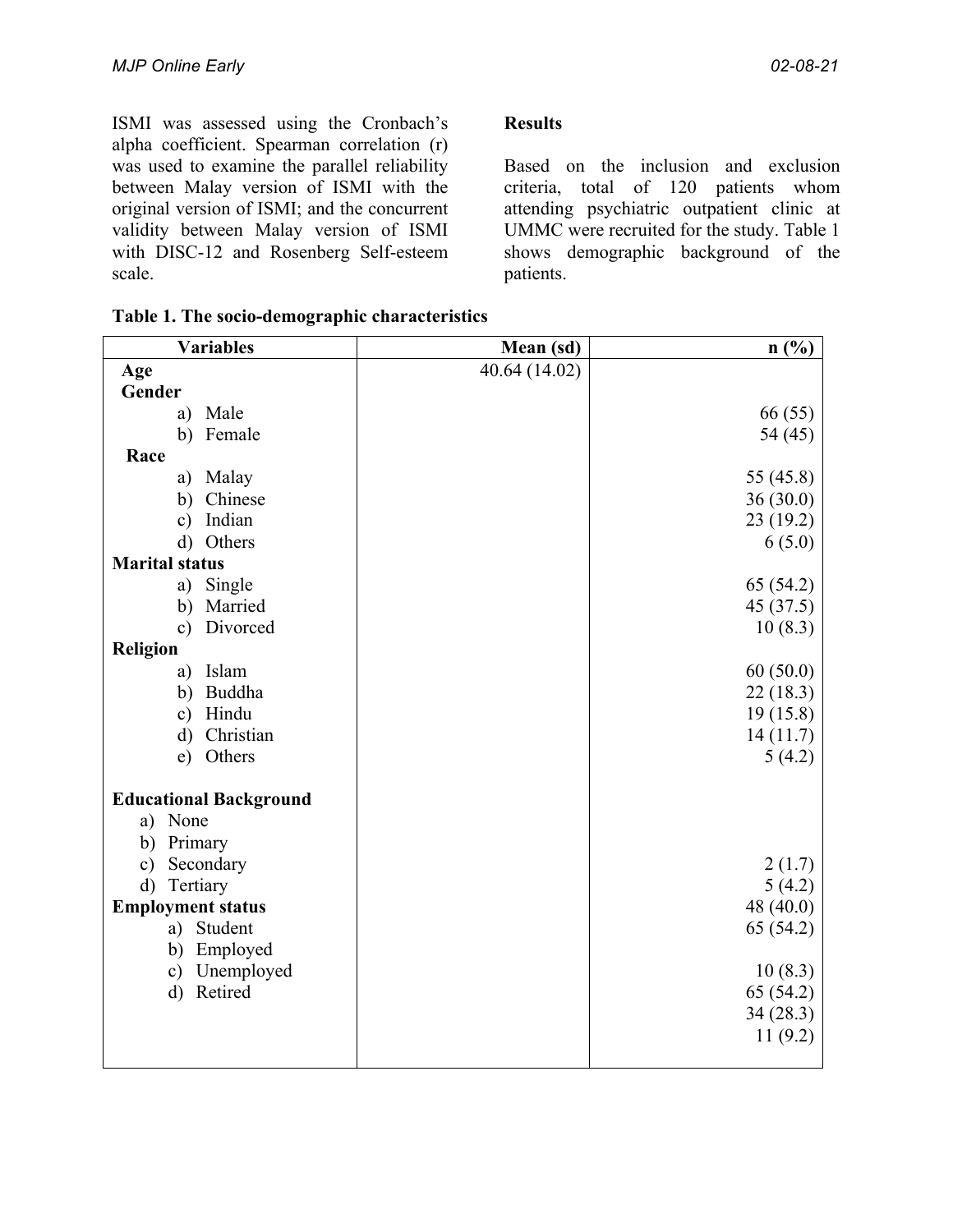Mean for total score of ISMI was 2.17 (sd 0.53), and based on the total score, 71.7% subjects were categorized low internalized stigma while 28.3% report to have high internalized stigma. On average, participants reported experiencing stigma in 19.27 of the 35 aspects of life on the DISC. Subscales for

Unfair Treatment and Stopping Self fell in the minimal stigma category (scores  $\leq$  1) while subscale Overcoming Stigma and Positive Treatment were in low stigma category (scores of  $1 - 1.5$ ). For Rosenberg Self-esteem scale, mean score of the participants was 22.46 (sd 4.38).

| Table 2. Correlation (Spearman) between ISMI, Disc-12 and RSES score |  |  |  |  |
|----------------------------------------------------------------------|--|--|--|--|
|----------------------------------------------------------------------|--|--|--|--|

|                |             | <b>DISC-12</b> |          |            |           |
|----------------|-------------|----------------|----------|------------|-----------|
| <b>ISMI</b>    | <b>RSES</b> | Unfair         | Stopping | Overcoming | Positive  |
|                |             | treatment      | self     | stigma     | treatment |
| Alienation     | $0.58**$    | $0.41**$       | $0.40**$ | 0.10       | $-0.11$   |
|                |             |                |          |            |           |
| Stereotype     | $0.48**$    | $0.26**$       | $0.21**$ | $-0.04$    | $-0.04$   |
| endorsement    |             |                |          |            |           |
| Discrimination | $0.39**$    | $0.43**$       | $0.32**$ | $-0.01$    | $-0.12$   |
| experience     |             |                |          |            |           |
| Social         | $0.43**$    | $0.45**$       | $0.51**$ | 0.04       | $-0.04$   |
| withdrawal     |             |                |          |            |           |
| Stigma         | 0.21        | $-0.25$        | $-0.59$  | $-0.32**$  | $-0.21*$  |
| resistance     |             |                |          |            |           |
| Total score    | $0.50**$    | $0.42**$       | $0.41**$ | 0.13       | $-0.13$   |

\*\* Correlation is significant at the 0.01 level (2-tailed).

\*Correlation is significant at the 0.05 level (2-tailed).

In the analysis of correlation of ISMI with DISC-12 and RSES total score (table 2), there were significant findings for all items. The ISMI Alienation, Stereotype Endorsement, discrimination Experience, Social Withdrawal and total score were significantly correlated with Rosenberg Self-

Esteem score and DISC unfair Treatment and DISC Stopping Self. The ISMI Stigma Resistance was significantly correlated with positive aspects subscale of DISC, which were DISC Overcoming Stigma (r = -0.32,  $p<0.01$ ) and DISC Positive Treatment ( $r=$  - $0.21$ ,  $p<0.05$ ).

|  |  | Table 3. Internal Consistency for the ISMI |  |  |  |
|--|--|--------------------------------------------|--|--|--|
|--|--|--------------------------------------------|--|--|--|

| Factors                   | <b>INTERNAL RELIABILITY</b> |
|---------------------------|-----------------------------|
|                           | (Cronbach $\alpha$ )        |
| Total                     | 0.912                       |
| Alienation                | 0.873                       |
| Stereotype Endorsement    | 0.846                       |
| Discrimination experience | 0.872                       |
| Social Withdrawal         | 0.896                       |
| Stigma Resistance         | 0.651                       |
|                           |                             |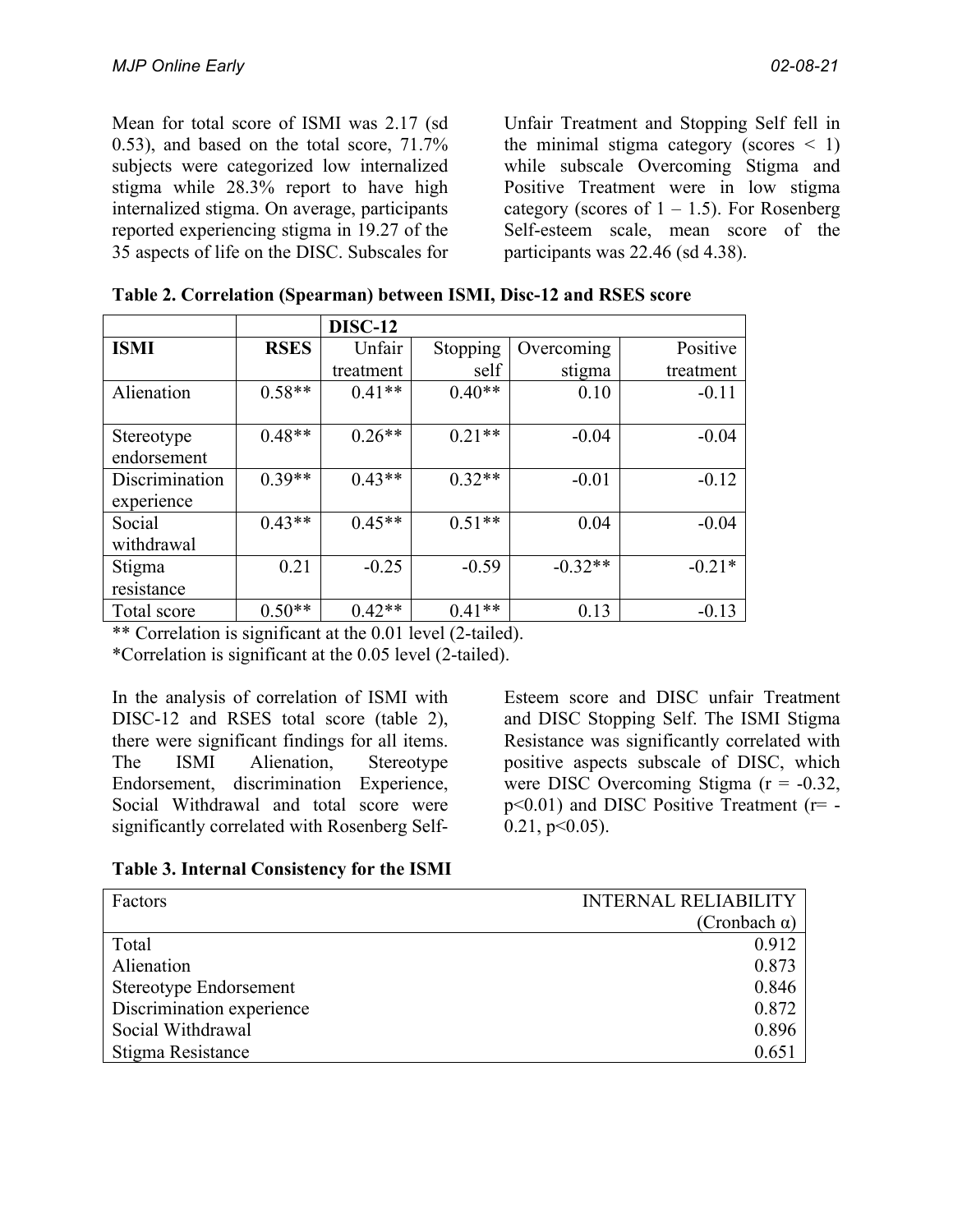| <b>ISMI-BM</b> | Scale Mean if Scale |              | Corrected     | Squared     | Cronbach's    |
|----------------|---------------------|--------------|---------------|-------------|---------------|
|                | Item Deleted        | Variance     | if Item-Total | Multiple    | Alpha if Item |
|                |                     | Item Deleted | Correlation   | Correlation | Deleted       |
| Item 1         | 61.34               | 194.912      | .710          | .746        | .906          |
| Item 2         | 61.31               | 196.127      | .638          | .735        | .907          |
| Item 3         | 60.89               | 200.162      | .491          | .647        | .910          |
| Item 4         | 61.37               | 201.759      | .495          | .458        | .909          |
| Item 5         | 61.16               | 193.713      | .744          | .764        | .905          |
| Item 6         | 61.24               | 195.074      | .668          | .720        | .906          |
| Item 7         | 61.40               | 198.358      | .602          | .614        | .908          |
| Item 8         | 61.68               | 200.922      | .494          | .498        | .909          |
| Item 9         | 61.52               | 202.920      | .425          | .548        | .911          |
| Item 10        | 61.53               | 197.779      | .643          | .603        | .907          |
| Item 11        | 61.62               | 198.452      | .599          | .609        | .908          |
| Item 12        | 61.66               | 199.015      | .536          | .701        | .909          |
| Item 13        | 61.77               | 198.296      | .625          | .658        | .907          |
| Item 14        | 61.40               | 200.325      | .536          | .550        | .909          |
| Item 15        | 61.49               | 196.771      | .672          | .705        | .907          |
| Item 16        | 61.38               | 196.336      | .649          | .739        | .907          |
| Item 17        | 61.52               | 198.569      | .608          | .767        | .908          |
| Item 18        | 61.66               | 202.930      | .490          | .660        | .910          |
| Item 19        | 61.13               | 199.275      | .513          | .520        | .909          |
| Item 20        | 61.38               | 195.615      | .714          | .755        | .906          |
| Item 21        | 61.32               | 194.603      | .724          | .747        | .906          |
| Item 22        | 61.43               | 195.388      | .720          | .753        | .906          |
| Item 23        | 61.43               | 197.201      | .713          | .768        | .906          |
| Item 24        | 61.64               | 198.064      | .655          | .758        | .907          |
| Item 25        | 60.63               | 225.843      | $-418$        | .402        | .923          |
| Item 26        | 61.36               | 209.418      | .169          | .548        | .915          |
| Item 27        | 61.46               | 211.655      | .110          | .626        | .915          |
| Item 28        | 61.32               | 218.080      | $-144$        | .647        | .919          |
| Item 29        | 61.32               | 215.225      | $-.039$       | .554        | .918          |

**Table 4. Corrected item-total correlations and Cronbach's alpha values if an ite is deleted in the ISMI-BM**

Table 3 and table 4 showed value of internal consistency for ISMI scale. Cronbach's α for the ISMI was 0.912, and removal of any item did not increase the  $\alpha$  value to greater than 0.912 except for Stigma Resistance items (due to reverse-coded items). Subscale analysis showed Cronbach's α for Alienation was 0.873, for Stereotype Endorsement was 0.846, for Discrimination Experience was 0.872, for Social Withdrawal was 0.896 and for stigma Resistance was 0.651. The parallel form reliability between the ISMI and the ISMI-BM was good (ICC=  $0.97, p<0.01$ ).

### **Discussion**

Results from our study demonstrate that the Malay translated version of the ISMI scale has good reliability and validity. Our study showed excellent internal consistency as reflected by a high Cronbach's alpha value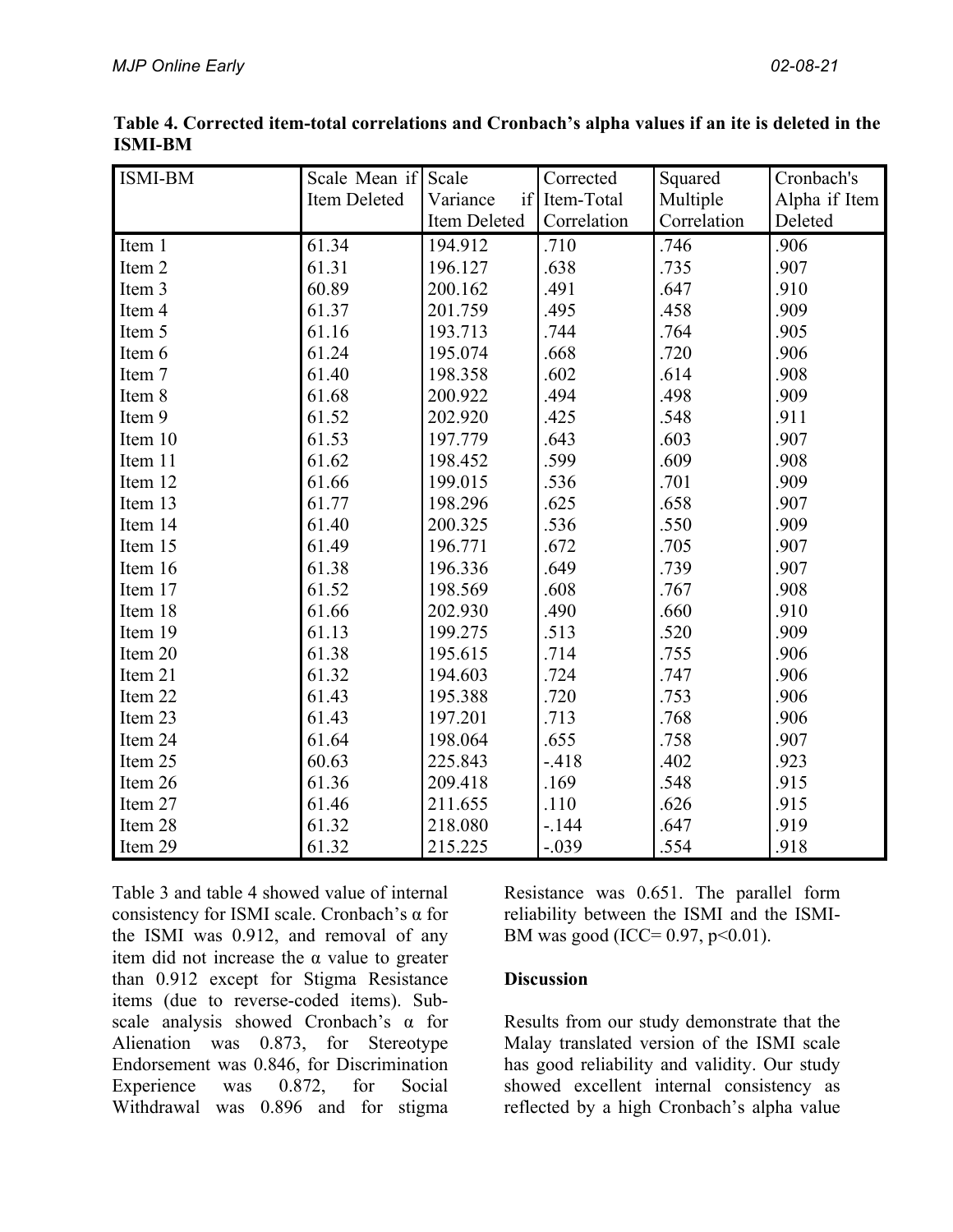of 0.91. This indicates a high level of homogeneity among items in the scale. Also compare with original version of ISMI, ISMI-BM demonstrate good parallel form reliability (ICC= $0.97$ ).

Our results for concurrent validity of ISMI-BM were also established. The ISMI Alienation, Stereotype Endorsement, discrimination Experience, Social Withdrawal and total score were significantly correlated with Rosenberg Self-Esteem score and DISC unfair Treatment and DISC Stopping Self. The ISMI Stigma Resistance was significantly correlated with positive aspects subscale of DISC, which were DISC Overcoming Stigma and DISC Positive Treatment. In general, tendencies toward stigma are negatively-themed while self-esteem is positive construct.

A few limitations of this study warrant considerations. First, it was a cross-sectional study, in which only the association was established but not the causation. Our sample was recruited from only one outpatient clinic using convenience sampling, thus the findings may not be generalizable to whole Malaysia population. Besides that, clinical features such as types of mental illness, comorbidity, severity of illness and types of medications used by the patients were not documented in the current study. The presence of such clinical features could affect ISMI-BM scores of the participants. Nevertheless, despite all the limitations, our results of this study were still very significant.

In conclusion, the ISMI-BM has demonstrated good reliability and validity which is consistent with original version of ISMI. The psychometric properties of the ISMI-BM are also in keeping other translated versions of ISMI [13-15]. Therefore, ISMI-BM can be used as a valid and reliable tool to measure levels of internalized stigma among people with mental illness in Malaysia. We hope that the development of this scale would benefit clinicians and researchers alike in the endeavor to understand stigma experienced by people with mental illness and eventually develop newer ways to aid them.

# **Acknowledgements**

We would like to thank all the patients who participated in the study.

# **References**

- [1] Ritsher, J.B., P.G. Otilingam, and M. Grajales, Internalized stigma of mental illness: psychometric properties of a new measure. Psychiatry Res, 2003. 121(1): p. 31- 49.
- [2] Lauber, C., Stigma and discrimination against people with mental illness: a critical appraisal. Epidemiologia e Psichiatria Sociale, 2008. 17(01): p. 10-13.
- [3] Ritsher, J.B., P.G. Otilingam, and M. Grajales, Internalized stigma of mental illness: psychometric properties of a new measure. Psychiatry research, 2003. 121(1): p. 31-49.
- [4] Yanos, P.T., D. Roe, and P.H. Lysaker, Narrative enhancement and cognitive therapy: a new groupbased treatment for internalized stigma among persons with severe mental illness. International journal of group psychotherapy, 2011. 61(4): p. 576.
- [5] Rüsch, N., M.C. Angermeyer, and P.W. Corrigan, Mental illness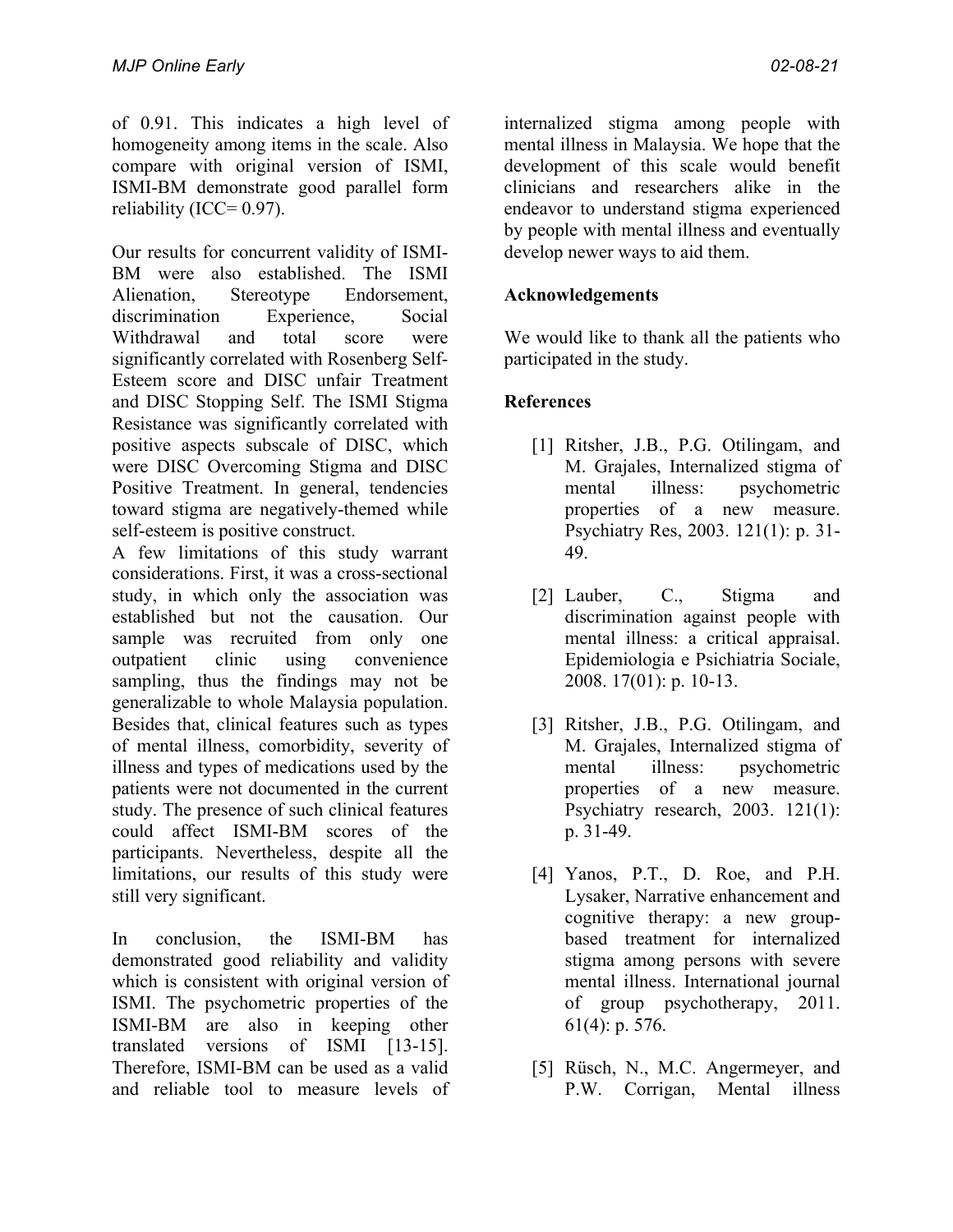stigma: concepts, consequences, and initiatives to reduce stigma. European psychiatry, 2005. 20(8): p. 529-539.

- [6] Lasalvia, A., et al., Global pattern of experienced and anticipated discrimination reported by people with major depressive disorder: a cross-sectional survey. The Lancet, 2013. 381(9860): p. 55-62.
- [7] Corrigan, P., How stigma interferes with mental health care. American psychologist, 2004. 59(7): p. 614.
- [8] Alonso, J., et al., Perceived stigma among individuals with common mental disorders. Journal of affective disorders, 2009. 118(1): p. 180-186.
- [9] Boyd, J.E., et al., Internalized stigma of mental illness (ISMI) scale: A multinational review. Comprehensive psychiatry, 2014. 55(1): p. 221-231.
- [10] Link, B.G., et al., On stigma and its consequences: evidence from a longitudinal study of men with dual diagnoses of mental illness and substance abuse. Journal of Health and Social Behavior, 1997: p. 177-

### **Corresponding Author**

Chong Siew Koon Department of Psychiatry and Mental Health, Hospital Sultanah Nur Zahirah Terengganu Malaysia

**Email:** chongsiewkoon85@gmail.com

190.

- [11] R.W., B., Back-translation for crosscultural research. Journal of Cross cultural Psychology, 1970. 1: p. 185-216.
- [12]J.A., F., et al., Developing instruments for cross-cultural psychiatric research. The Journal of Nervous and Mental Disease, 1988. 176(5): p. 260-263.
- [13] James, T., et al., Validation of the Malayalam version of the Internalized Stigma of Mental Illness (ISMI) scale. Asian J Psychiatr. 20: p. 22-9.
- [14]Tanabe, Y., K. Hayashi, and Y. Ideno, The Internalized Stigma of Mental Illness (ISMI) scale: validation of the Japanese version. BMC Psychiatry. 16: p. 116.
- [15]Chang, C.C., et al., Cross-Validation of Two Commonly Used Self-Stigma Measures, Taiwan Versions of the Internalized Stigma Mental Illness Scale and Self-Stigma Scale-Short, for People With Mental Illness. Assessment.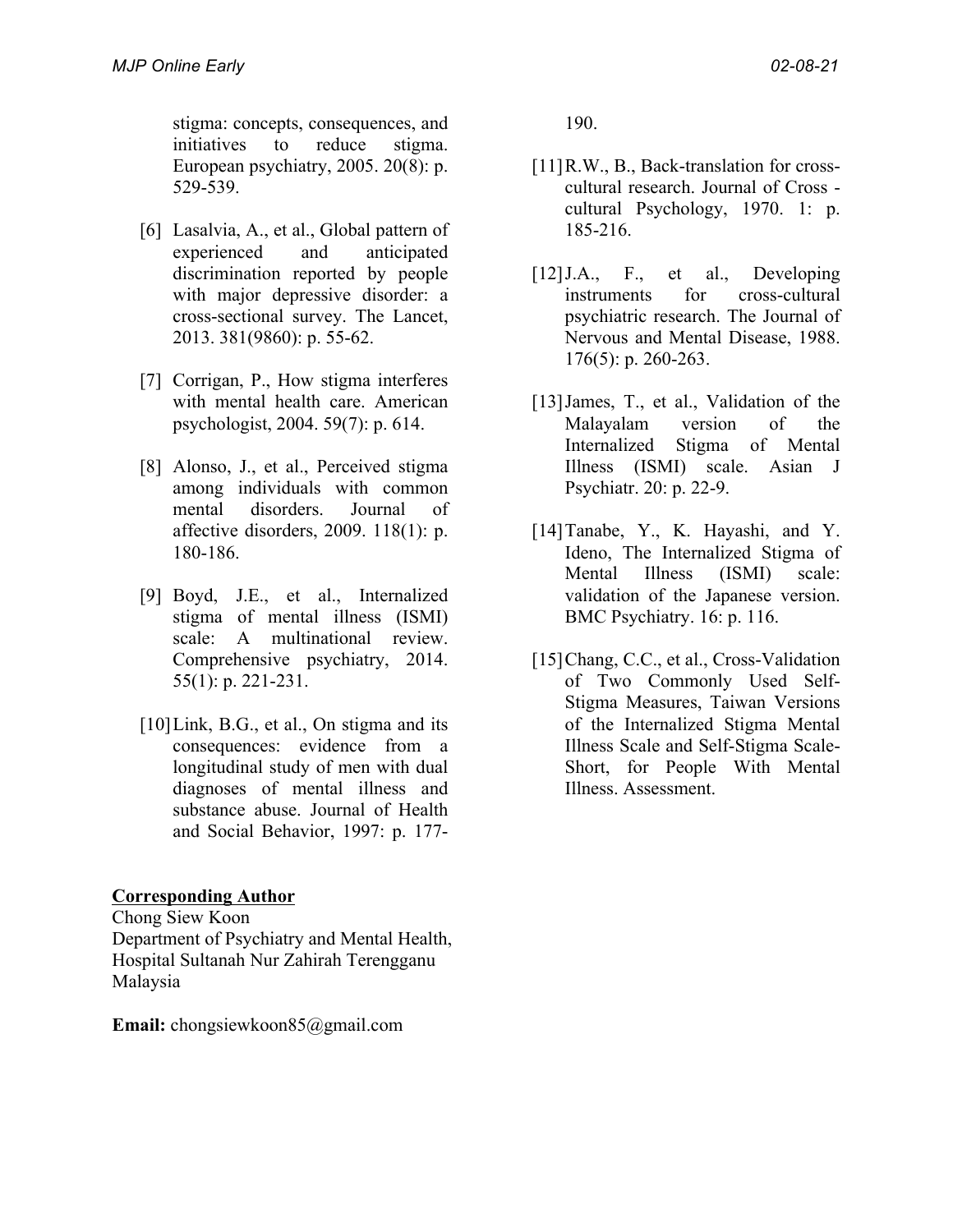# **Appendix:**

#### SILA TANDAKAN SATU

- 1. SANGAT TIDAK SETUJU
- 2. TIDAK SETUJU
- 3. SETUJU
- 4. SANGAT SETUJU

| PERKARA                                                                                                            | 1 | フ | 3 | 4 |
|--------------------------------------------------------------------------------------------------------------------|---|---|---|---|
| 1. Saya berasa terasing daripada dunia kerana mempunyai penyakit<br>mental                                         |   |   |   |   |
| 2. Penyakit mental telah memusnahkan hidup saya                                                                    |   |   |   |   |
| 3. Orang yang tidak mempunyai penyakit mental tidak mungkin<br>memahami saya                                       |   |   |   |   |
| 4. Saya berasa malu kerana mempunyai penyakit mental                                                               |   |   |   |   |
| 5. Saya berasa kecewa dengan diri sendiri kerana mempunyai penyakit<br>mental                                      |   |   |   |   |
| 6. Saya berasa rendah diri berbanding mereka yang tidak mempunyai<br>penyakit mental                               |   |   |   |   |
| 7. Stereotaip (pandangan) tentang pesakit mental berkait dengan saya                                               |   |   |   |   |
| 8. Orang lain boleh tahu bahawa saya mempunyai penyakit mental<br>berdasarkan penampilan saya                      |   |   |   |   |
| 9. Pesakit mental cenderung untuk bertindak ganas                                                                  |   |   |   |   |
| 10. Oleh sebab saya berpenyakit mental, saya memerlukan orang lain<br>untuk membuat kebanyakan keputusan bagi saya |   |   |   |   |
| 11. Orang yang mempunyai penyakit mental tidak boleh menjalani<br>kehidupan yang baik dan memuaskan                |   |   |   |   |
| 12. Pesakit mental tidak sepatutnya berkahwin                                                                      |   |   |   |   |
| 13. Saya tidak boleh menyumbang apa-apa kepada masyarakat kerana<br>saya mempunyai penyakit mental                 |   |   |   |   |
| 14. Orang lain mendiskriminasikan saya kerana saya mempunyai                                                       |   |   |   |   |